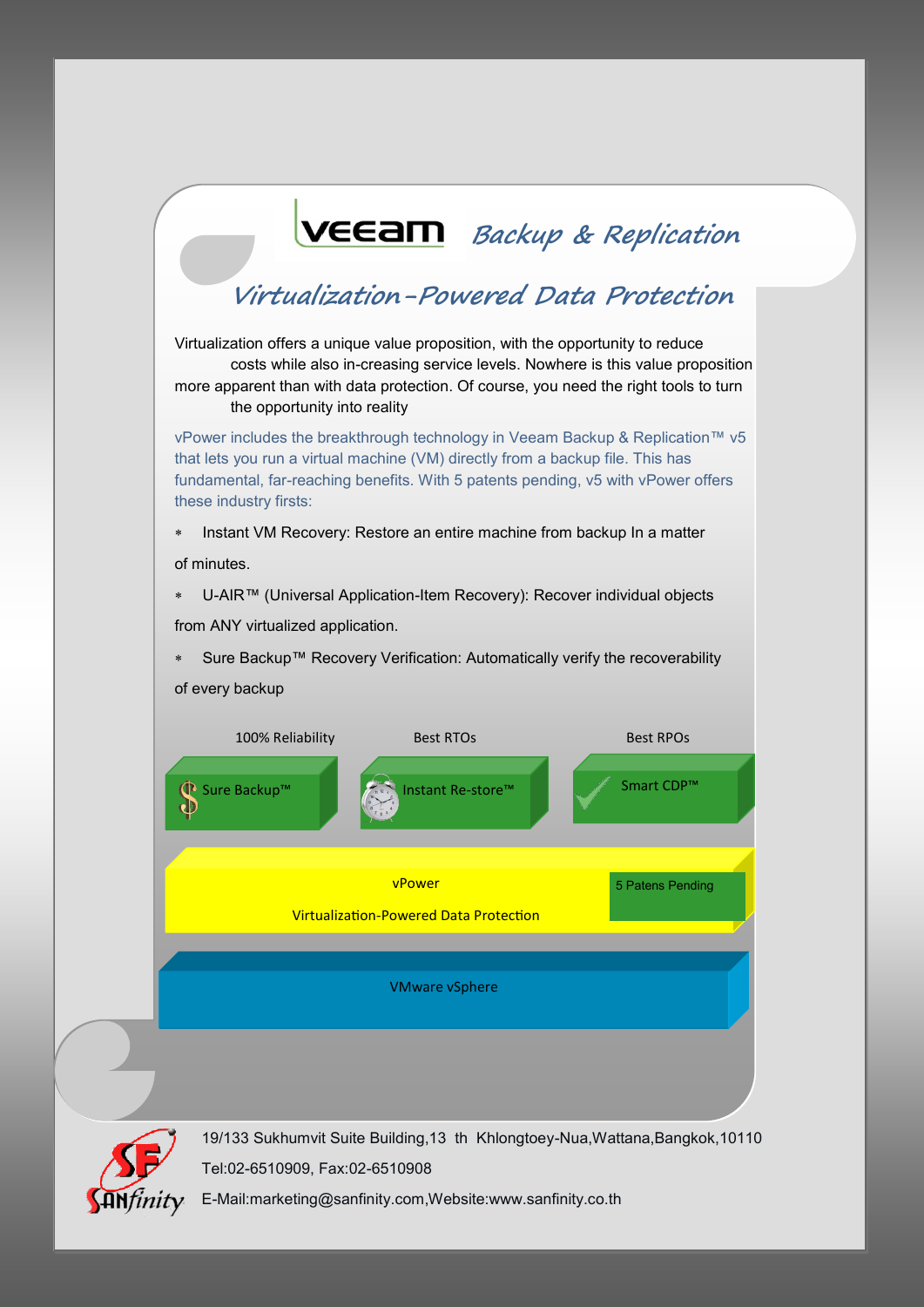# **Backup & Replication**

## **Virtualization-Powered Data Protection**

| License Options                                |                 |                   |  |
|------------------------------------------------|-----------------|-------------------|--|
| *Feature                                       | <b>Standard</b> | <b>Enterprise</b> |  |
| Universal-Application Item Recovery (U-AIR     |                 |                   |  |
| Sure Backup (Recovery Verification) Manual     |                 |                   |  |
| <b>On-Demand Sandbox (Test</b><br>environment) |                 |                   |  |
| <b>Windows Guest File System Index</b>         |                 |                   |  |

\* A more extensive feature comparison can be found at, Veeam Backup & Replication Standard and Enterprise Editions

### **Supported environments VMware Infrastructure**

#### **Platforms:**

#### **Software:**

- vSphere 4.x
- VMware Infrastructure 3.x (VI3)

### **Hosts:**

- ESX 4.x and 3.x
- ESXi 4.x and 3.x
- (including replication to ESXi)
- vCenter Server 4.x (optional)
- Virtual Center 2.x (optional)

### **Virtual Machines:**

- All operating systems supported by VMware
- Any application
- Any file system



19/133 Sukhumvit Suite Building,13 th Khlongtoey-Nua,Wattana,Bangkok,10110 Tel:02-6510909, Fax:02-6510908

**SAN**finity E-Mail:marketing@sanfinity.com,Website:www.sanfinity.co.th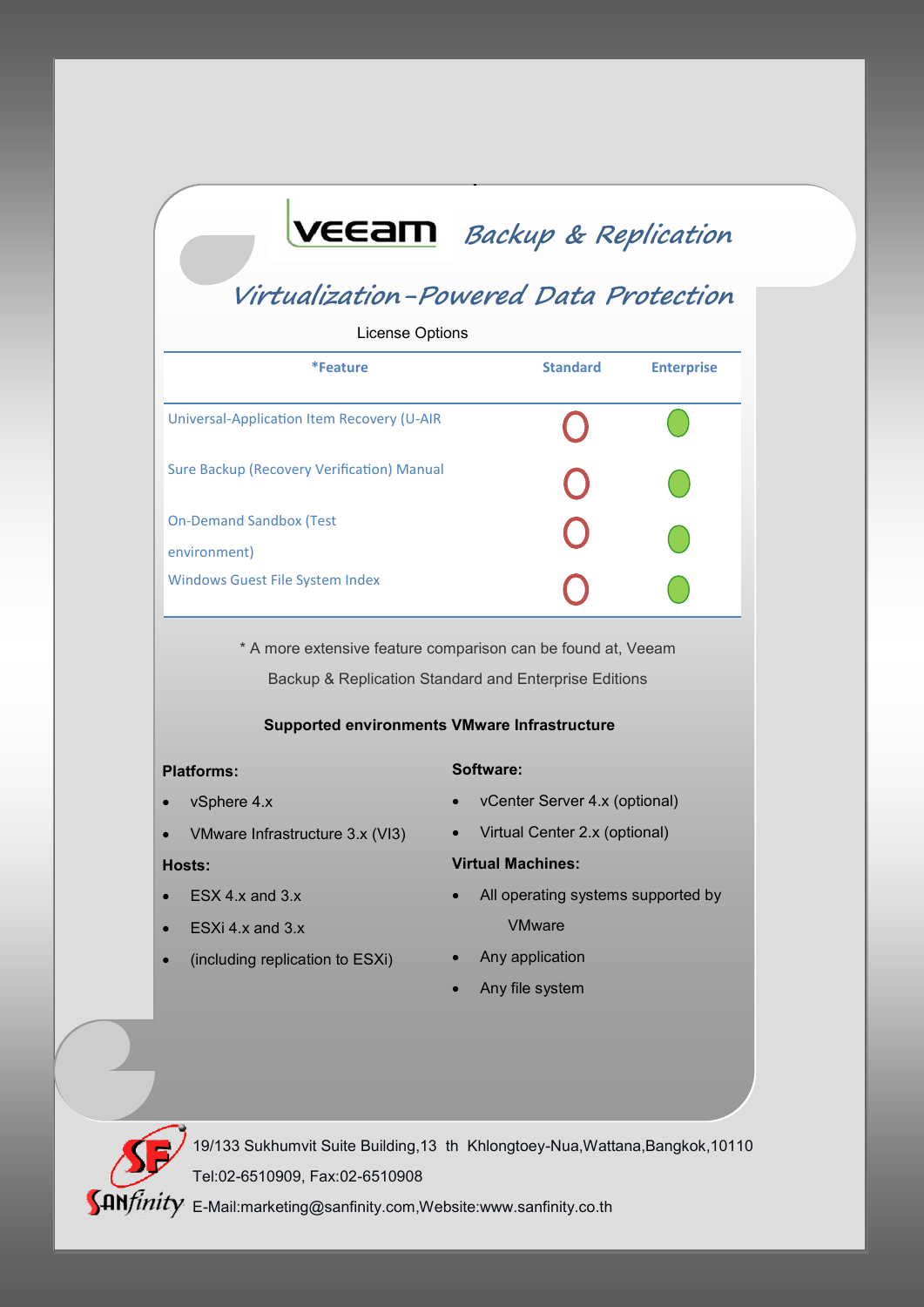

- - VMware vSphere 4.х
- Reporting and chargeback



19/133 Sukhumvit Suite Building,13 th Khlongtoey-Nua,Wattana,Bangkok,10110 Tel:02-6510909, Fax:02-6510908

**SAN**finity E-Mail:marketing@sanfinity.com,Website:www.sanfinity.co.th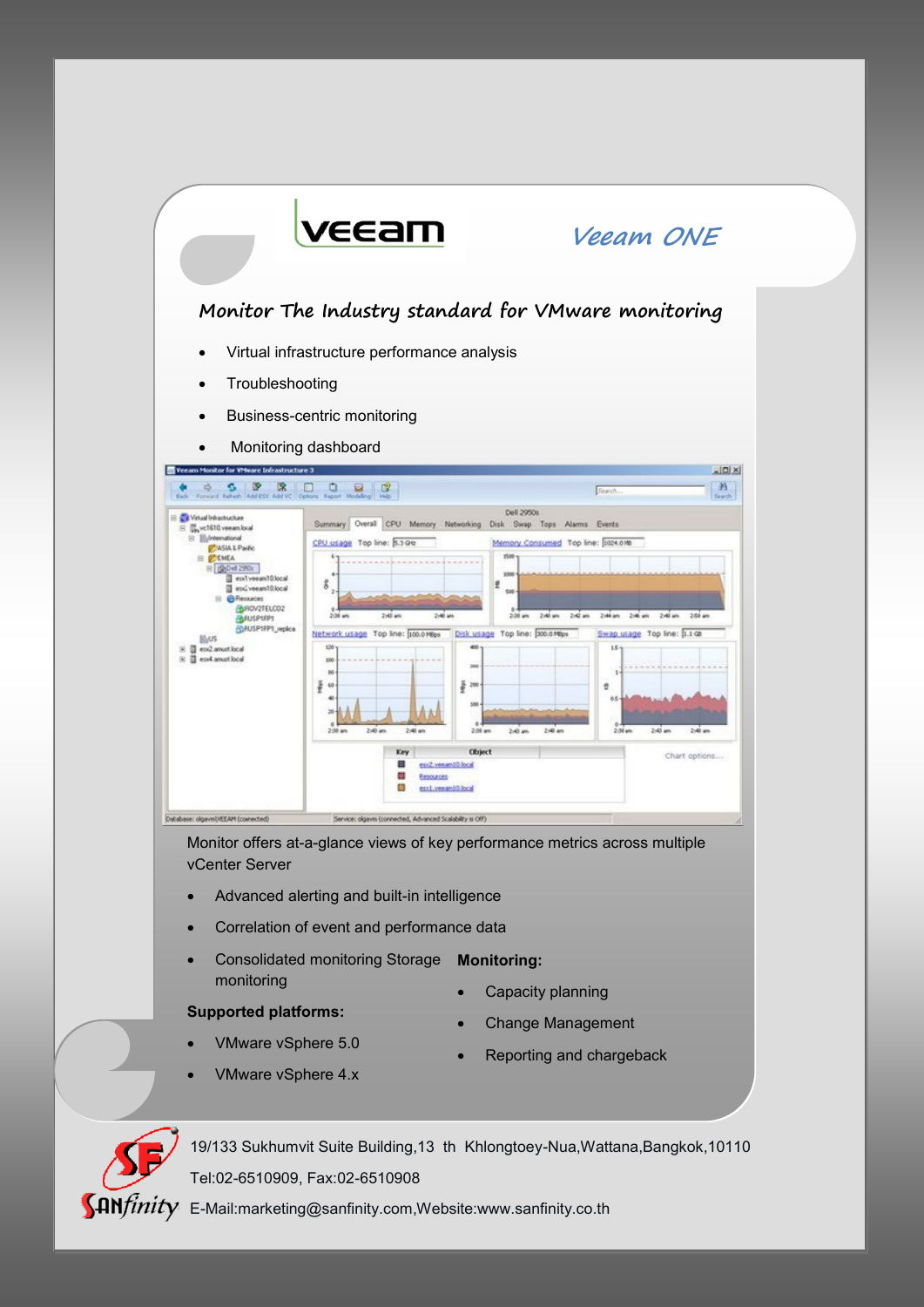# veeam

### **Veeam ONE**

### **Veeam Reporter Enterprise reporting, change**

### **management and capacity planning for VMware**

Veeam Reporter™ discovers, documents and analyzes your entire virtual infrastructure. It maintains a complete history of all objects, settings and changes. And it trends performance and forecasts utilization. So you can really understand your virtual infrastructure—past, present and future. When it comes to documenting and reporting on your virtual infrastructure, Reporter does it all. In particular, Reporter addresses these key virtualization management challenges:

- Enterprise reporting
- Change management
- Capacity planning

#### **Advanced capacity planning**

Veeam Reporter™ helps you manage this new environment. It discovers, documents and analyzes your entire virtual Infrastructure

- One place to go—customizable dashboard
- Different consumers IT and business manager
- Key management challenge
- Enterprise reporting
- Change management who, what, where, when, how
- Capacity planning



#### Capacity planning

19/133 Sukhumvit Suite Building,13 th Khlongtoey-Nua,Wattana,Bangkok,10110 Tel:02-6510909, Fax:02-6510908

 $\int \mathbf{A} \mathbf{N} f \mathbf{n} i t \mathbf{v}$  E-Mail:marketing@sanfinity.com,Website:www.sanfinity.co.th